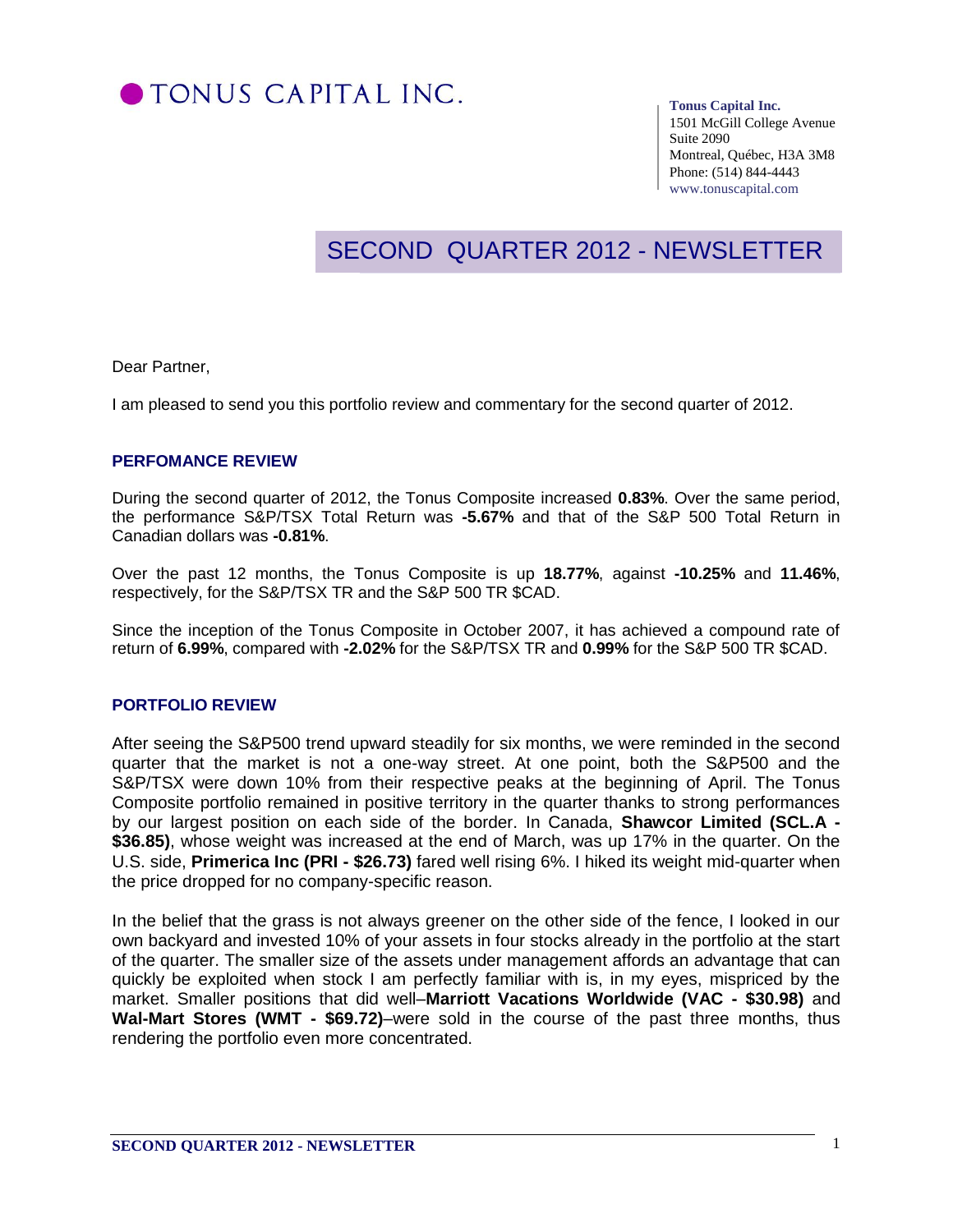Two new stocks were added in the quarter. The first, **Total Energy Services (TOT - \$14.39)**, is a small-cap energy service company operating three businesses in Western Canada: equipment rental, drilling rigs, and gas compressor fabrication. The lion's share of the profits (70%) is generated by the first segment, which consists of renting tanks, completion equipment, loaders, power generators, and more. TOT also has a fleet of 105 heavy trucks to transport equipment.

A fact little known by investors is that TOT is the largest equipment rental company in Western Canada with more than 9,200 pieces of equipment and 20 locations to serve its customers. This affords a huge competitive edge in today's environment where operators move quickly from one basin to another in search of the best return on investment. TOT can transfer its rental equipment between branches and thus attain a higher utilization rate and reduce risk exposure to a particular basin. The other aspect of the business model that enables the company to earn EBITDA margins of more than 50% and ROA of more than 35% in this segment is its service component: TOT installs, maintains, and repairs equipment for their customers. At a time when skilled labour is in short supply in Western Canada, the company's staff of 400 employees constitutes a key asset that competitors are hard put to match.

Besides a sound business model, perhaps even more important for an asset-intensive business is being able to count on a strong management team. In this regard, TOT is in good hands, as I was able to ascertain this past May when I met CEO and founder Dan Halyk. He owns more than one million shares and boasts an excellent track record. For the past five years, TOT ranks second among the 42 companies in the Canadian energy services sector in terms of average return on equity. The company is now almost debt free and Halyk plans to grow the business organically or, as in the past, to make timely acquisitions during the trough in the commodities cycle. In the meantime, the company is buying back shares. As far as valuation attractiveness goes, TOT currently sits in the top quartile. I bought the stock at a P/E multiple of 5x. Finally, unlike others in its peer group, TOT is unlevered and can grow in an environment of flat rig counts.

The other stock acquired in the quarter was **PHI Inc. (PHIIK - \$27.81)**, the largest helicopter operator in the Gulf of Mexico and the third largest air medical transportation operator in the United States. I expect the company to generate meaningfully higher EBITDA in the next 12 months on account principally of resumed drilling in the Gulf of Mexico. The BP Macondo spill in April 2010 and the ensuing moratorium had a huge negative impact on demand for helicopter services. Prior to the accident, 32 deepwater rigs were operating in the Gulf; in mid-2011, they were down to 12. The number was back up to 26 in early 2012 and should exit 2012 above 35. Two heavy helicopters are required to service a deepwater rig and each of these helicopters will earn approximately \$9 million in revenues per year and an EBITDA margin of 25%. PHI owns more than half of the heavy helicopters operating in the Gulf and has new deliveries scheduled over the next 18 months. I expect PHI's EBITDA in this business to double over the next two years from the \$63 million posted in 2011.

The other interesting characteristic of PHI is the value of its assets. Helicopters are very special as an asset class by virtue of the fact that, over time, they tend to lose very little of their value. As a result, their accounting "book value" understates their true market value. Why? Because almost every major cash outlay spent on a helicopter over time is expensed rather than capitalized. Major expenses, including blade and engine replacements, are expensed when incurred and major overhauls are required by law. The value of the asset in the balance sheet is mainly that of the frame of the aircraft, which has a very long life expectancy; it does not reflect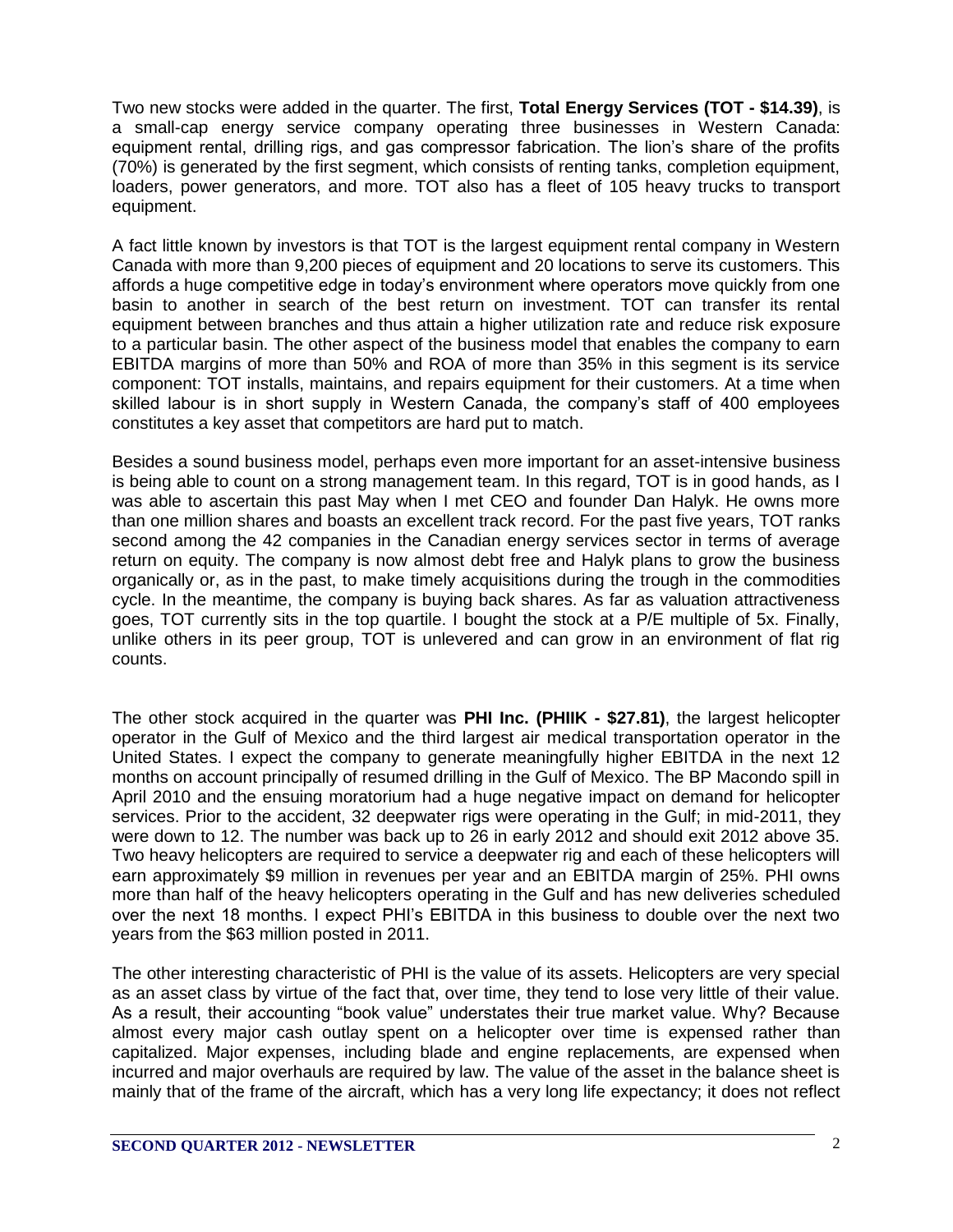the maintenance performed on the helicopter. In the past 15 years, publicly traded companies have reported the following "accounting gains" on the sale of helicopters:

| <b>Operator</b>             | Sum of<br>"gain on sale" | # of years reported<br>"loss on sale of asset" | <b>Enterprise</b><br>value |
|-----------------------------|--------------------------|------------------------------------------------|----------------------------|
| <b>PHI Helicopters</b>      | \$56 million             | 1 out of 15                                    | \$610 million              |
| <b>Bristow Group</b>        | \$177 million            | 1 out of 15                                    | \$2,000 million            |
| <b>CHC Helicopters</b>      | \$1 million              | 4 out of 12                                    | Not public                 |
| <b>Canadian Helicopters</b> | \$6 million              | 0 out of 10                                    | \$410 million              |
| Era Aviation                | \$49 million             | 0 out of 9                                     | Seacor division            |
| Total                       | \$289 million            | 6 out of 61                                    |                            |

Gain (or loss) on asset sales over the past 15 years

*Source:* Bloomberg L.P. and Tonus Capital Inc.

With this in mind, investors consider the hard book value (ex goodwill and intangibles) of such companies as a floor valuation. Prior to the 2008 recession, these companies had hardly ever traded below book value. With the exception of PHI, which was impacted by the Gulf moratorium, they are all now trading at above book value. PHI's book value in March 2012 was \$30.79; I bought the shares at a significant discount to this amount while competitors Canadian Helicopters and Bristow were trading at 1.8x and 1.25x book value, respectively. With rigs now returning to the Gulf of Mexico and margins on the company's medical transportation segment expected to improve further, the stock should trade at above book value in short order. What's more, CEO Al Gonsoulin owns 2.3 million shares of the company and discussions I had with industry players revealed a keen interest in acquiring PHI assets were they to come on the market.

One major position, **Brown and Brown (BRO - \$27.27)**, was sold during the quarter with a nice gain on its acquisition price. At time of purchase, it was expected the stock would react positively once the company began generating positive organic growth after five years of negative quarterly internal growth. This is precisely what happened in the first quarter of this year. The second leg in BRO's business model is to deploy its capital to acquire other insurance brokers. Having reported \$1 billion in revenues in 2011, the company has to seek out bigger targets. This means integration will be more challenging, synergies will be harder to come by, and acquisition multiples will be higher. In this light, I felt new acquisitions, especially the major one completed in late 2011, would not generate BRO's historical return on capital.

#### **COMMENTARY**

The second quarter was a difficult one for stocks on account of a looming global economic slowdown. Year to date, energy was the worst performing sectors in North America. The Tonus Composite portfolio is highly concentrated and, as I keep reminding you, its performance on a quarterly or even annual basis can differ significantly from that of an index. However, I am convinced that our strategy of carefully selecting the companies to invest in and of buying new positions and adding to existing ones when the right opportunity arises will allow us to outshine any benchmark over the long term.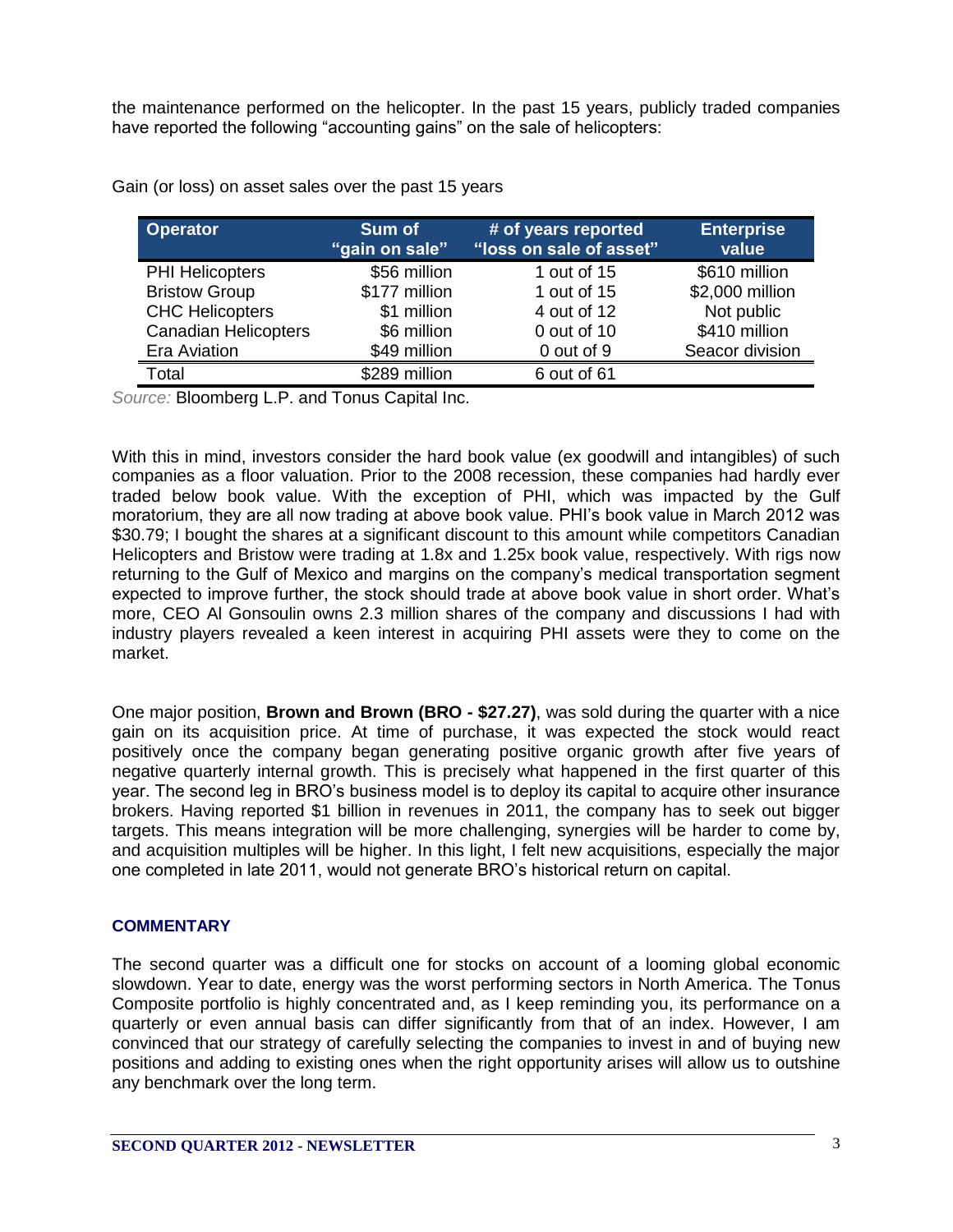The first half of the year is a good case in point. The portfolio presently holds three stocks in the energy sector and here is a review of their performance. The first, Shawcor Industries, constitutes one of the portfolio's largest positions. Though the sector in Canada is down over 9% year to date, Shawcor is up 28% on company-specific contract wins attributable to a superior product offering and wise capital allocation by management (see the [2011Q4 letter](http://www.tonuscapital.com/document/2011_partner_Q4.pdf) for a complete discussion of Shawcor's competitive advantages). The second stock, Total Energy Services, also Canadian, was added during the quarter; it is up slightly from its purchase price and outdoing the index. The third stock is **Carbo Ceramics (CRR - \$76.73)**, currently the smallest weight of the three. This stock has underperformed the index slightly since being purchased earlier this year, as the move towards oilier basins has resulted in greater margin contraction than expected. I still believe the stock will do well over time.

The point is that volatility can play in our favour by rendering valuations more appealing and creating buying opportunities for new investments in the portfolio. Indeed, even when a market or sector is down, it is still possible to make money. After all, the elements that make a stock outperform in the long run are company-specific drivers, sound capital management, and financial results. With this in mind, I will remain patient and agnostic in terms of index weights and I will continue to focus instead on the long-term attractiveness of business models and to assess stocks for their potential return on investment.

Sincerely,

July 13, 2012 Philippe Hynes, CFA

| <b>Date</b>                     | <b>Tonus Composite</b><br><b>Gross Return</b> | <b>S&amp;P/TSX</b><br><b>Total Return</b> | <b>S&amp;P 500 Total</b><br><b>Return (\$CAD)</b> |
|---------------------------------|-----------------------------------------------|-------------------------------------------|---------------------------------------------------|
|                                 |                                               |                                           |                                                   |
| 1 Month                         | 2.52%                                         | 1.10%                                     | 2.48%                                             |
| 3 Month                         | 0.83%                                         | $-5.67%$                                  | $-0.81%$                                          |
| 6 Month                         | 10.96%                                        | $-1.53%$                                  | 9.62%                                             |
| Year-to-Date                    | 10.96%                                        | $-1.53%$                                  | 9.62%                                             |
| 1 Year                          | 18.77%                                        | $-10.25%$                                 | 11.46%                                            |
| 2 Years                         | 12.92%                                        | 4.15%                                     | 15.10%                                            |
| 3 Years                         | 13.91%                                        | 6.69%                                     | 11.39%                                            |
| 4 Years                         | 8.59%                                         | $-2.53%$                                  | 3.88%                                             |
| Since Inception (Oct. 31, 2007) | 6.99%                                         | $-2.02%$                                  | 0.99%                                             |

## **Tonus Composite Performance Report**

Source: Bloomberg Finance L.P.

All returns are gross of fees.

Please note that all returns greater than one year are annualized.